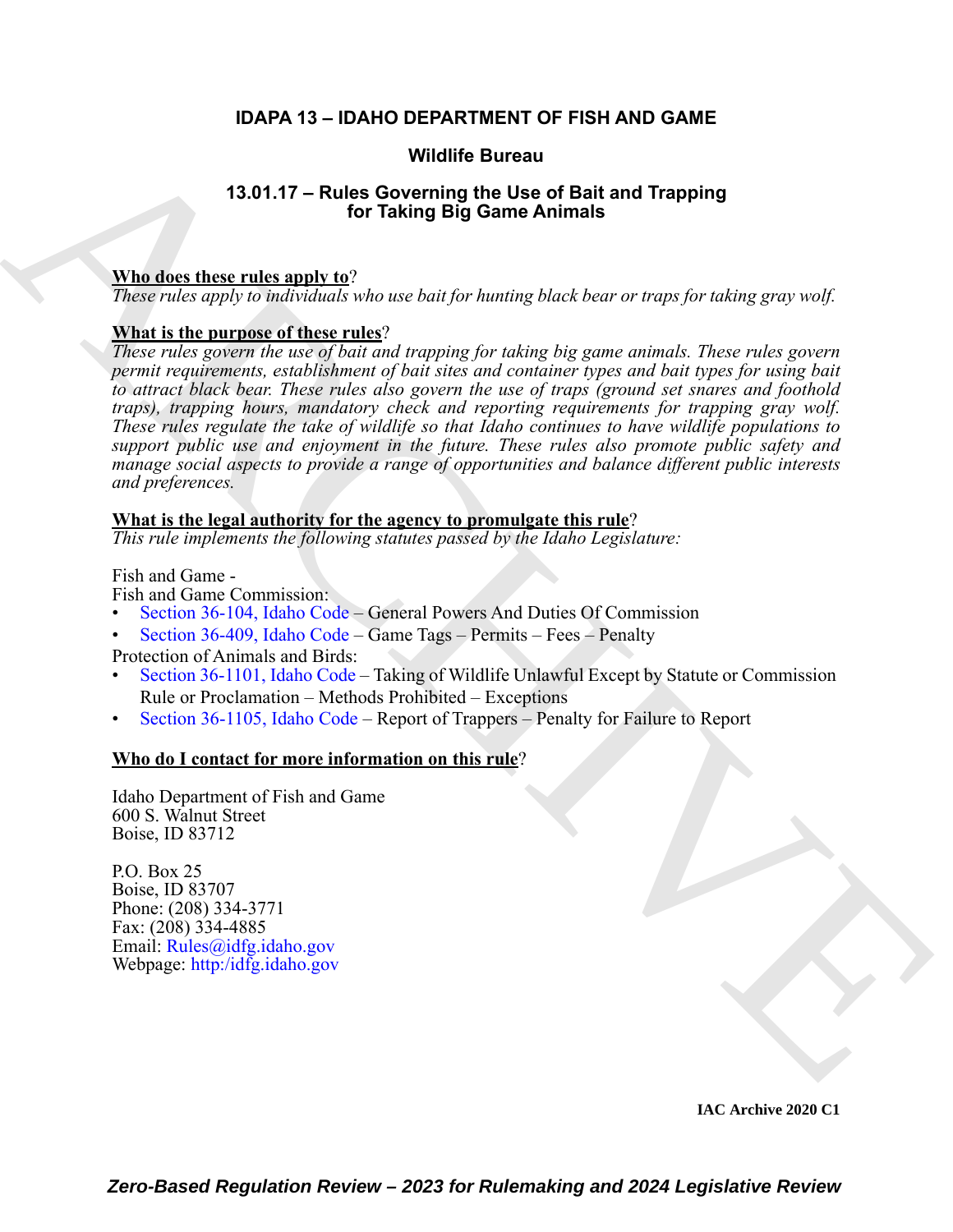# **Table of Contents**

# 13.01.17 - Rules Governing the Use of Bait and Trapping<br>for Taking Big Game Animals

| 500. Tag Validation And Attachment And Proxy Statement; Identification Of Sex,<br>Size, Species In Possession And During Transportation Or Shipment.  6 |  |
|---------------------------------------------------------------------------------------------------------------------------------------------------------|--|
|                                                                                                                                                         |  |
| 505. Areas Closed To Hunting And Trapping, And Trapping On Game Preserves                                                                               |  |
|                                                                                                                                                         |  |
|                                                                                                                                                         |  |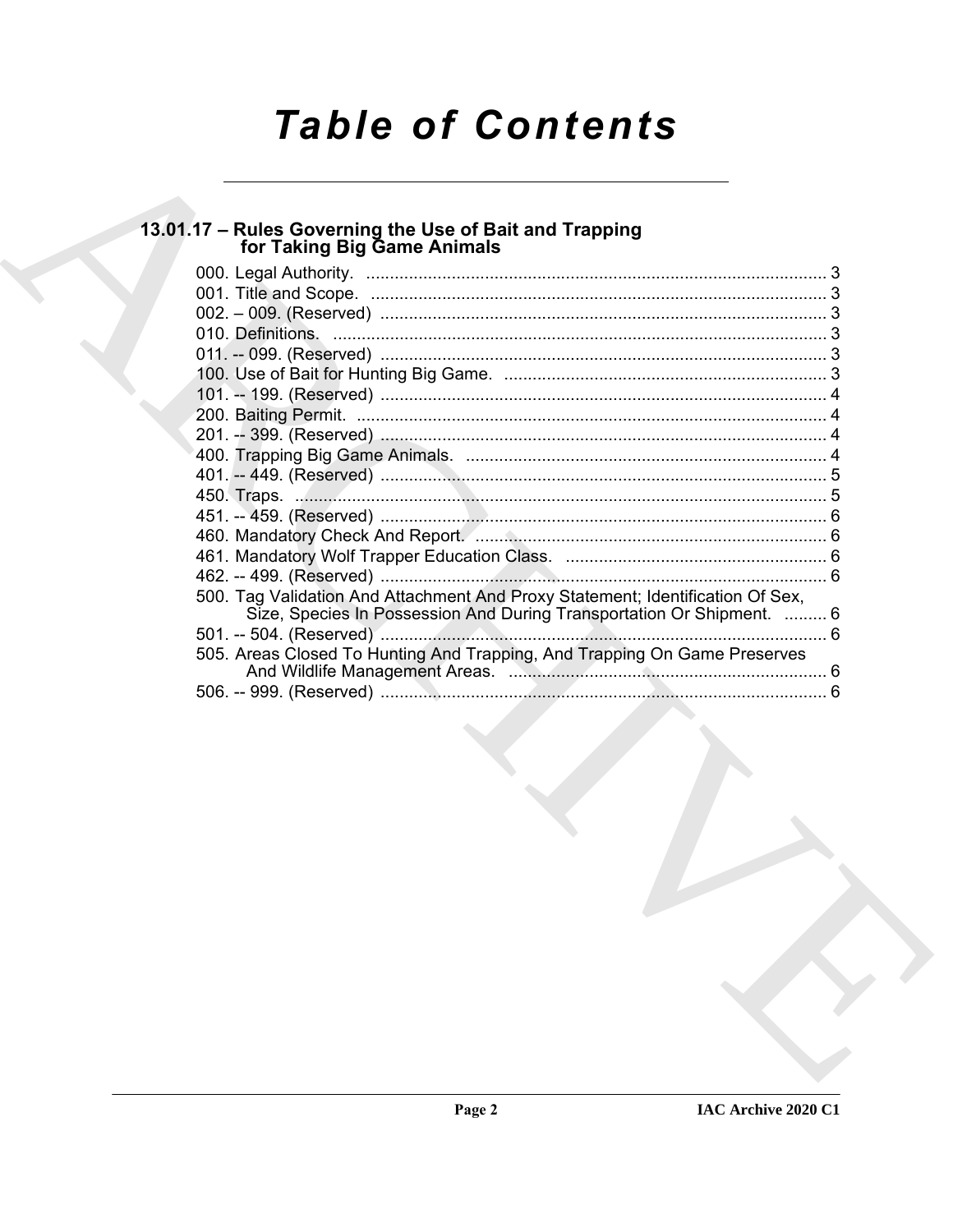### **13.01.17 – RULES GOVERNING THE USE OF BAIT AND TRAPPING FOR TAKING BIG GAME ANIMALS**

### <span id="page-2-13"></span><span id="page-2-1"></span><span id="page-2-0"></span>**000. LEGAL AUTHORITY.**

Sections 36-104, 409, and 36-1101, Idaho Code, authorize the Commission to adopt rules concerning the use of bait and trapping for taking big game animals. (3-20-20)

### <span id="page-2-14"></span><span id="page-2-2"></span>**001. TITLE AND SCOPE.**

The title of this chapter for citation is IDAPA 13.01.17, "Rules Governing the Use of Bait and Trapping for Taking Big Game Animals." These rules govern the use of bait and trapping for taking big game animals. (3-20-20) Big Game Animals." These rules govern the use of bait and trapping for taking big game animals.

<span id="page-2-3"></span>**002. – 009. (RESERVED)**

### <span id="page-2-7"></span><span id="page-2-4"></span>**010. DEFINITIONS.**

<span id="page-2-8"></span>**01. Bait (Hunting)**. Bait for hunting purposes is any substance placed to attract big game animals,  $(3-20-20)$ except synthetic liquid scent for deer and elk.

<span id="page-2-9"></span>**02. Bait (Trapping)**. Bait for trapping purposes is defined as any animal parts; except bleached bones scent. (3-20-20) or liquid scent.

<span id="page-2-10"></span>**03. Established Roadway**. A roadway open to the general public for motorized traffic and capable of being traveled by full-sized automobiles.  $(3-20-20)$ 

<span id="page-2-11"></span>**04. Ground Set**. Any foothold trap, body-gripping trap, or snare originally set in or on the land (soil, rock, etc.), which includes any traps elevated up to a maximum of thirty-six (36) inches above the natural ground level. (3-20-20)

<span id="page-2-12"></span>**05. Public Trail (Trapping)**. Any trail designated by any city, county, state, or federal transportation or land management agency on the most current official map of the agency. (3-20-20)

### <span id="page-2-5"></span>**011. -- 099. (RESERVED)**

### <span id="page-2-15"></span><span id="page-2-6"></span>**100. USE OF BAIT FOR HUNTING BIG GAME.**

Bait may be used to hunt only black bear and only under the following conditions, except gray wolf may be taken incidentally to bear baiting. (3-20-20)

### <span id="page-2-17"></span>**01. Time**. (3-20-20)

**a.** No bait or bait container may be placed for the purpose of attracting or taking black bear prior to the opening of black bear take season, except bait may be placed one (1) week prior to the opening of bear season in Units 10, 12, 16A, 17, 19, 20, 20A, 26 and 27. (3-20-20)

**b.** All bait, bait containers and materials must be removed and all excavations refilled no later than seven (7) days after the close of each season (spring, fall, or black bear dog training); except bait, bait containers, and materials may remain in Units 10 and 12 between the dog training season and the fall season. (3-20-20)

### <span id="page-2-16"></span>**02. Location**. (3-20-20)

**a.** No bait site may be located within two hundred (200) feet of any water (lake, pond, reservoir, year round free flowing spring and year round free flowing stream). (3-20-20)

606. IDENTIFY IDENTIFY This blanchar contract a subset of Convention in adopt rules can be the SD-2010.<br>
And the SD-2010 Convention in the SD-2011 Convention in adopt rules can be the SD-2012 Convention in the SD-2012 Con **b.** No bait site may be located within two hundred (200) yards from any maintained trail or any established roadway; except in the Panhandle and Clearwater Regions, no bait site may be located within two hundred (200) feet from any maintained trail or any established roadway. (3-20-20) (3-20-20)

**c.** No bait site may be located within one-half (1/2) mile of any designated campground or picnic area, rative site, or dwelling. (3-20-20) administrative site, or dwelling.

<span id="page-2-18"></span>**03. Types**. (3-20-20)

**a.** No person may use any part of a domestic or wild origin game bird, big game animal, upland game animal, game fish, or protected nongame wildlife for bait or scent. (3-20-20)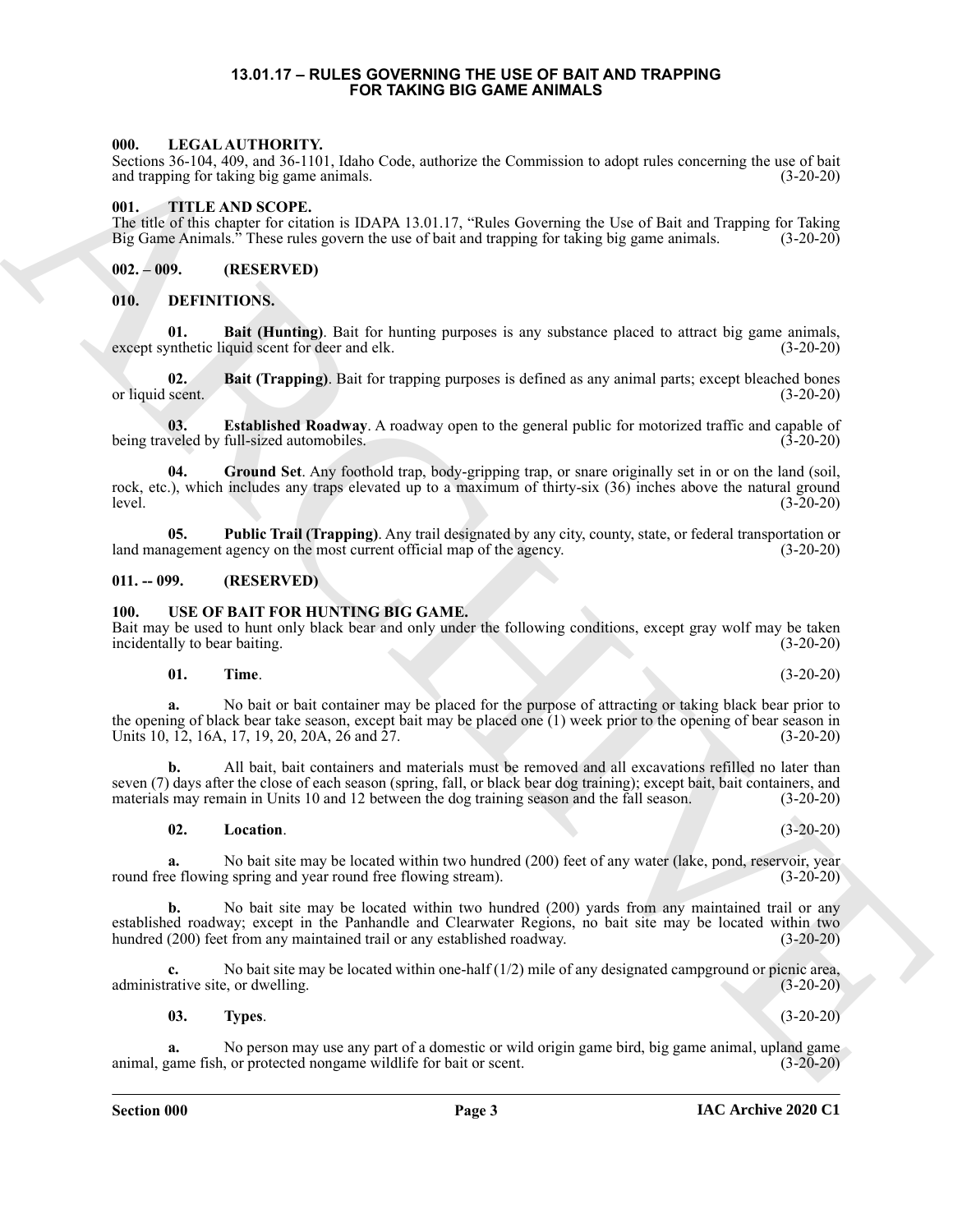<span id="page-3-10"></span><span id="page-3-9"></span><span id="page-3-8"></span><span id="page-3-7"></span><span id="page-3-6"></span><span id="page-3-5"></span><span id="page-3-4"></span><span id="page-3-3"></span><span id="page-3-2"></span><span id="page-3-1"></span><span id="page-3-0"></span>

|                                  | <b>Department of Fish and Game</b>                                                                                                                                                                                                                                | for Taking Big Game Animals |  |
|----------------------------------|-------------------------------------------------------------------------------------------------------------------------------------------------------------------------------------------------------------------------------------------------------------------|-----------------------------|--|
| $\mathbf{b}$ .                   | The skin must be removed from any mammal parts or carcasses used as bait.                                                                                                                                                                                         | $(3-20-20)$                 |  |
| c.                               | No person may use salt in any form (liquid or solid) for bait.                                                                                                                                                                                                    | $(3-20-20)$                 |  |
| 04.                              | Containers.                                                                                                                                                                                                                                                       | $(3-20-20)$                 |  |
| a.<br>attached at the bait site. | No bait may be contained within paper, plastic, glass, metal, wood or other non-biodegradable<br>materials, except that a single, metal container with a maximum size of fifty-five (55) gallons may be used if securely                                          | $(3-20-20)$                 |  |
| b.                               | No bait may be contained in any excavated hole greater than four (4) feet in diameter.                                                                                                                                                                            | $(3-20-20)$                 |  |
| 05.                              | <b>Establishment of Bait Sites.</b>                                                                                                                                                                                                                               | $(3-20-20)$                 |  |
| training).                       | Any structures constructed at bait sites using nails, spikes, ropes, screws, or other materials must be<br>removed by the permit holder within seven (7) days after the close of each season (spring, fall, or black bear dog                                     | $(3-20-20)$                 |  |
| b.<br>by the Department.         | All bait sites must be visibly marked at the nearest tree or on the bait container using a tag supplied                                                                                                                                                           | $(3-20-20)$                 |  |
| $101. - 199.$                    | (RESERVED)                                                                                                                                                                                                                                                        |                             |  |
| 200.                             | <b>BAITING PERMIT.</b>                                                                                                                                                                                                                                            |                             |  |
| 01.                              | <b>Baiting Permit.</b>                                                                                                                                                                                                                                            | $(3-20-20)$                 |  |
| a.<br>year.                      | Baiting permits are issued by mail or in person from Department offices beginning March 1 of each                                                                                                                                                                 | $(3-20-20)$                 |  |
| b.                               | Baiting permits are valid for the calendar year in which they are issued.                                                                                                                                                                                         | $(3-20-20)$                 |  |
| 02.                              | <b>Use of Baiting Permit.</b>                                                                                                                                                                                                                                     | $(3-20-20)$                 |  |
| a.                               | All persons placing bait must possess a baiting permit issued by the Department.                                                                                                                                                                                  | $(3-20-20)$                 |  |
| b.                               | Each hunter may possess only one (1) baiting permit each year and may maintain up to three (3)<br>bait sites, except the number of bait sites maintained by outfitters will be that specified by the land management<br>agency in the outfitter's operating plan. | $(3-20-20)$                 |  |
| c.                               | No person may hunt over an unlawful bait site.                                                                                                                                                                                                                    | $(3-20-20)$                 |  |
| d.                               | Guides and clients of outfitters are exempt from possessing a baiting permit, provided they have a<br>copy of the outfitter's permit in their possession while placing bait or hunting over the outfitter's permitted bait site.                                  | $(3-20-20)$                 |  |
| $201. - 399.$                    | (RESERVED)                                                                                                                                                                                                                                                        |                             |  |
| 400.                             | <b>TRAPPING BIG GAME ANIMALS.</b><br>Trapping may be used to take ONLY gray wolf and ONLY under the following conditions.                                                                                                                                         | $(3-20-20)$                 |  |
| 01.                              | Methods of Take When Trapping. No person trapping gray wolf may:                                                                                                                                                                                                  | $(3-20-20)$                 |  |
| a.                               | Use any set, EXCEPT a ground set.                                                                                                                                                                                                                                 | $(3-20-20)$                 |  |
| b.                               | Use for bait or scent, any part of a domestic or wild origin game bird, big game animal, upland                                                                                                                                                                   |                             |  |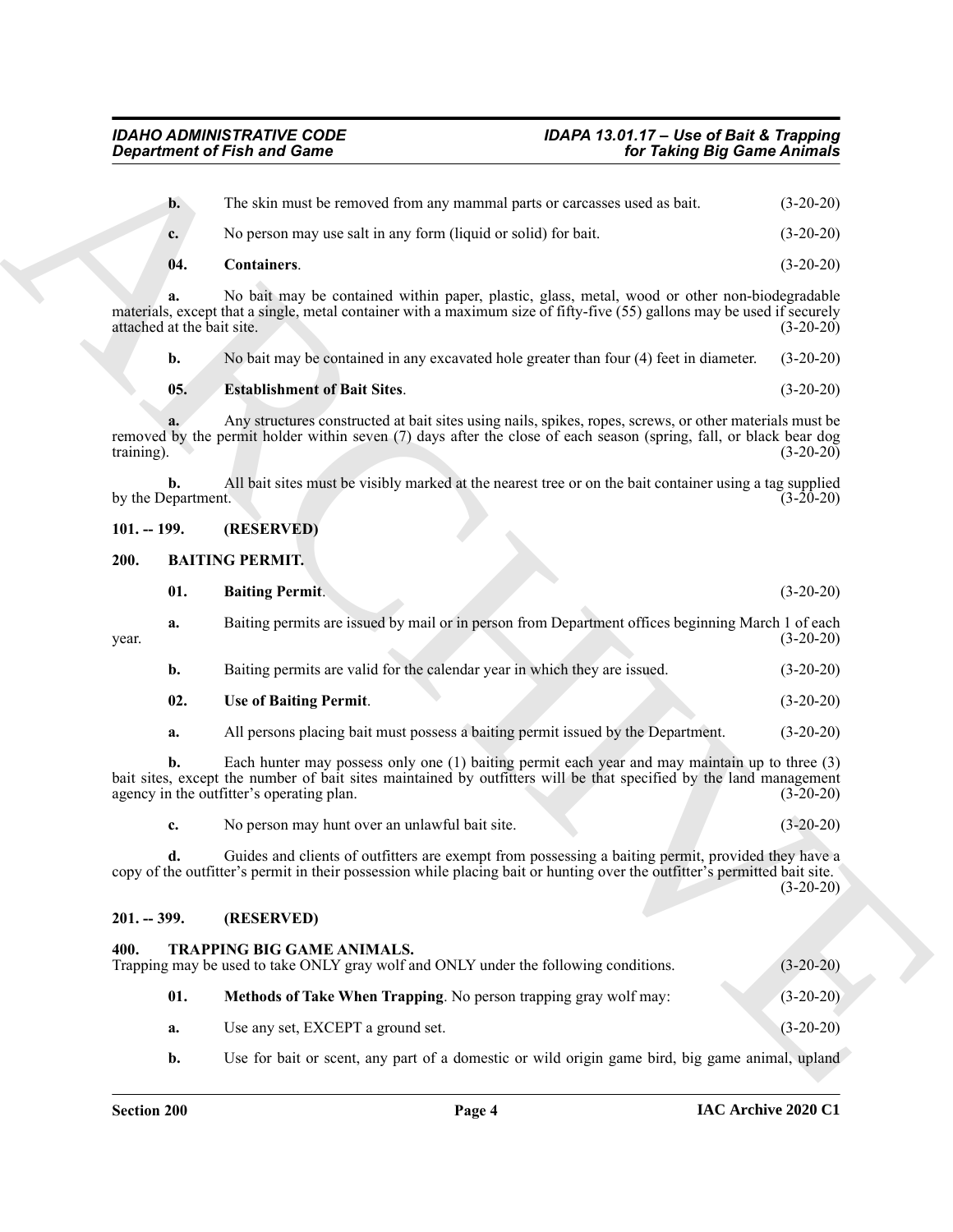## *Department of Fish and Game*

## *IDAHO ADMINISTRATIVE CODE IDAPA 13.01.17 – Use of Bait & Trapping*

game animal, game fish, or protected nongame wildlife; EXCEPT: (3-20-20)

i. Gray wolves may be trapped near a big game animal that has died naturally and the carcass has not been repositioned for trapping purposes. Natural causes do not include any man-caused mortality. (3-20-20)

ii. Gray wolves may be trapped using a carcass of a legally taken gray wolf with the hide removed. (3-20-20)

*Gives trained of Fish and Gomes*<br> *Considerably and Gomes*<br> *Considerably and Gomes* and Architects EXCEPT<br> **SECULAR CONSIDERATION**<br> **ARCHIVES THE CONSIDERATION**<br> **ARCHIVES THE CONSIDERATION**<br> **CONSIDERATION CONSIDER** iii. Gray wolves may be trapped using the parts of accidentally killed wildlife salvaged in accordance with IDAPA 13.01.10, "Rules Governing the Importation, Possession, Release, Sale or Salvage of Wildlife," Subsections 300.02.c. and 300.02.d. in Game Management Units as identified by the Commission's Big Game Season Proclamation, adopted and published in accordance with Section 36-105(3), Idaho Code. (3-20-20)

**c.** Use any set within thirty (30) feet of any visible bait; including bait allowed in Subsection 400.01.b. (3-20-20) 400.01.b. (3-20-20)

**d.** Use a dirt hole ground set with bait unless the person ensures that the bait remains covered at all times to protect raptors and other meat-eating birds from being caught accidentally. (3-20-20)

**e.** Use live animals as a bait or attractant. (3-20-20)

**f.** Place any ground set on, across, or within ten (10) feet of the edge of any maintained unpaved public trail.  $(3-20-20)$ public trail. (3-20-20)

**g.** Place any ground set on, across, or within any public highway as defined in Section 36-202, Idaho Code; EXCEPT ground sets may be placed underneath bridges and within and at culverts that are part of a public highway right-of-way. (3-20-20)

**h.** Place any ground set incorporating snare, trap, or attached materials within three hundred (300) feet of any designated public campground, trailhead, paved trail, or picnic area, except cage or box live traps may be placed within these areas as allowed by city, county, state, and federal law. (3-20-20)

**i.** Place or set any ground set snare without a break-away device or cable stop incorporated within the loop of the snare. (3-20-20)

**j.** Place any ground set incorporating a foothold trap with an inside jaw spread greater than nine (9)  $(3-20-20)$ inches. (3-20-20)

**k.** Trap for any gray wolf within one-half (1/2) mile of any active Department big game feeding site.  $(3-20-20)$ 

**l.** Trap for gray wolf within two hundred (200) yards of the perimeter of any designated dump ground or sanitary landfill. (3-20-20)

**m.** Place or set any ground set snare without two (2) diverters in an area identified by Commission Proclamation as requiring their use (based on levels of non-target catch of animals whose capture may be avoided by diverter use). (3-20-20)

<span id="page-4-2"></span>**02. Exceptions for Dispatch**. A trapped gray wolf may be dispatched any time of day or night, and a trapped gray wolf may be dispatched with any rimfire rifle, rimfire handgun or any muzzleloading handgun in exception to IDAPA 13.01.08, "Rules Governing the Taking of Big Game Animals," Sections 400 and 410.

 $(3-20-20)$ 

### <span id="page-4-0"></span>**401. -- 449. (RESERVED)**

### <span id="page-4-3"></span><span id="page-4-1"></span>**450. TRAPS.**

The requirements for identification of traps, checking traps, removing trapped animals of another, and release of non-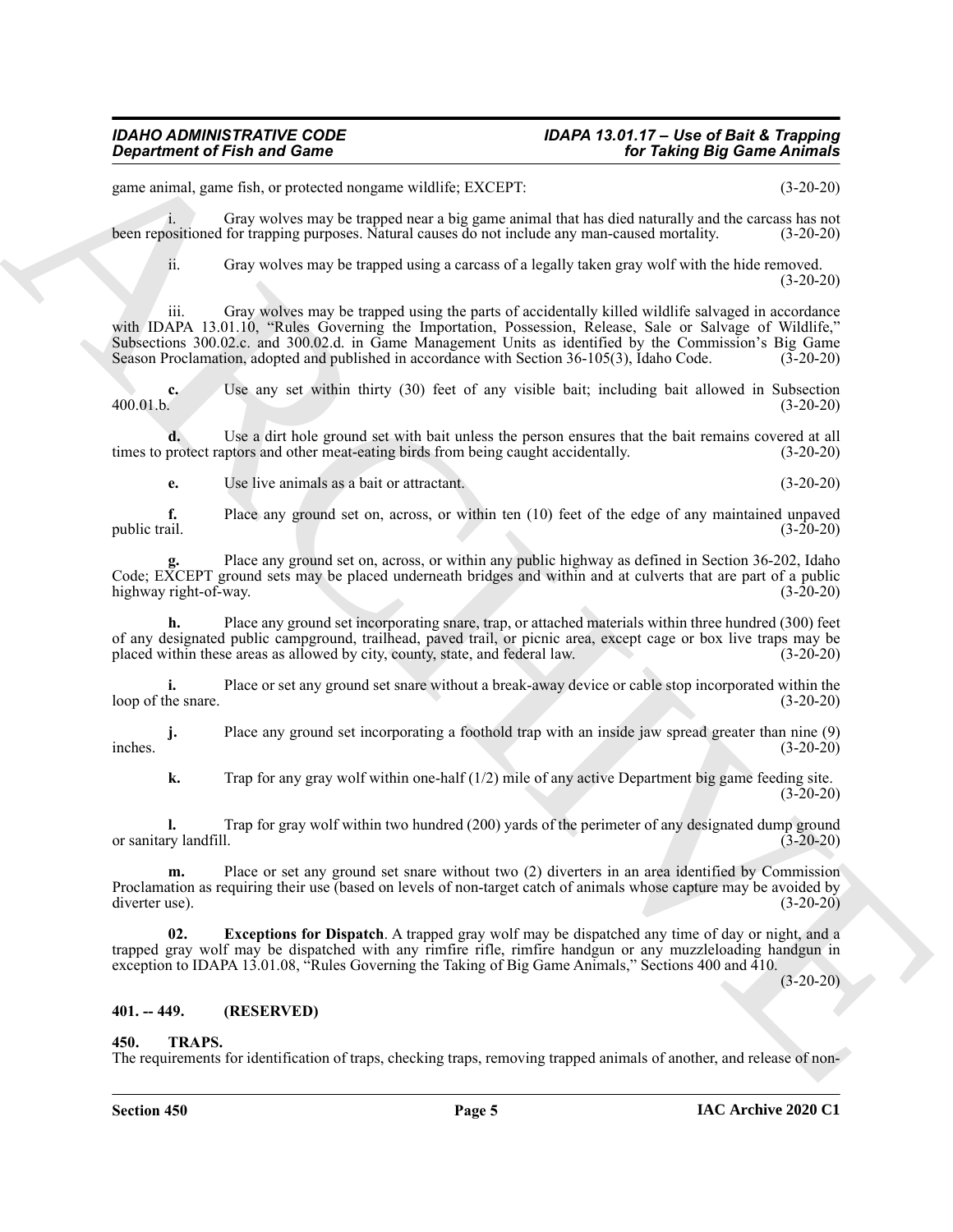target catches, set forth in Sections 100 and 200 of IDAPA 13.01.16, "Trapping of Predatory and Unprotected Wildlife and Taking of Furbearing Animals," apply to trapping gray wolf. Only a licensed trapper with wolf trapper certification and written permission of the trap owner may remove a wolf from another's trap or snare. (3-20-20)

### <span id="page-5-0"></span>**451. -- 459. (RESERVED)**

### <span id="page-5-10"></span><span id="page-5-1"></span>**460. MANDATORY CHECK AND REPORT.**

**01. Harvest Report and Presentation of Animal Parts**. Mandatory check and report requirements as provided by IDAPA 13.01.08.420, "Rules Governing the Taking of Big Game Animals," apply to any trapper taking gray wolf. (3-20-20)  $\frac{1}{2}$ gray wolf. (3-20-20)

Graphine of Find and Columb 1818, and Columb 2018, and Columb 2018. The Table 2018 of the Columb 2018 of Columb 2018 of Columb 2018 of Columb 2018 of Columb 2018 of Columb 2018 of Columb 2018 of Columb 2018 of Columb 2018 **02. Trapping Report Completion**. By July 31, all trappers must fill out the mandatory fur-taking harvest report, including both target and non-target catch, for the trapping license year by submission via the Department website, at a Department office in person, or by mail to the Department at Box 25, Boise, Idaho 83707. Any trapper failing to make such a report by July 31 will be refused a license to trap animals for the following year until a late report is submitted. (3-20-20) until a late report is submitted.

### <span id="page-5-11"></span><span id="page-5-2"></span>**461. MANDATORY WOLF TRAPPER EDUCATION CLASS.**

Successful completion of a wolf trapping education class held by the Department is a prerequisite to wolf trapping. A certificate of class completion and trapping license are necessary to purchase tags for wolf trapping. (3-20-20)

### <span id="page-5-3"></span>**462. -- 499. (RESERVED)**

### <span id="page-5-9"></span><span id="page-5-4"></span>**500. TAG VALIDATION AND ATTACHMENT AND PROXY STATEMENT; IDENTIFICATION OF SEX, SIZE, SPECIES IN POSSESSION AND DURING TRANSPORTATION OR SHIPMENT.**

Gray wolf may only be taken and possessed in accordance with Sections 300, 320, and 350, IDAPA 13.01.08, "Rules Governing the Taking of Big Game Animals in the State of Idaho." (3-20-20) Governing the Taking of Big Game Animals in the State of Idaho."

### <span id="page-5-5"></span>**501. -- 504. (RESERVED)**

### <span id="page-5-8"></span><span id="page-5-6"></span>**505. AREAS CLOSED TO HUNTING AND TRAPPING, AND TRAPPING ON GAME PRESERVES AND WILDLIFE MANAGEMENT AREAS.**

Gray wolf may only be taken and possessed in accordance with Section 500, IDAPA 13.01.08, "Rules Governing the Taking of Big Game Animals in the State of Idaho." No person may trap for gray wolf in areas closed to trapping under Sections 600 and 650, IDAPA 13.01.16, "The Trapping of Predatory and Unprotected Wildlife and the Taking of Furbearing Animals." (3-20-20)

### <span id="page-5-7"></span>**506. -- 999. (RESERVED)**